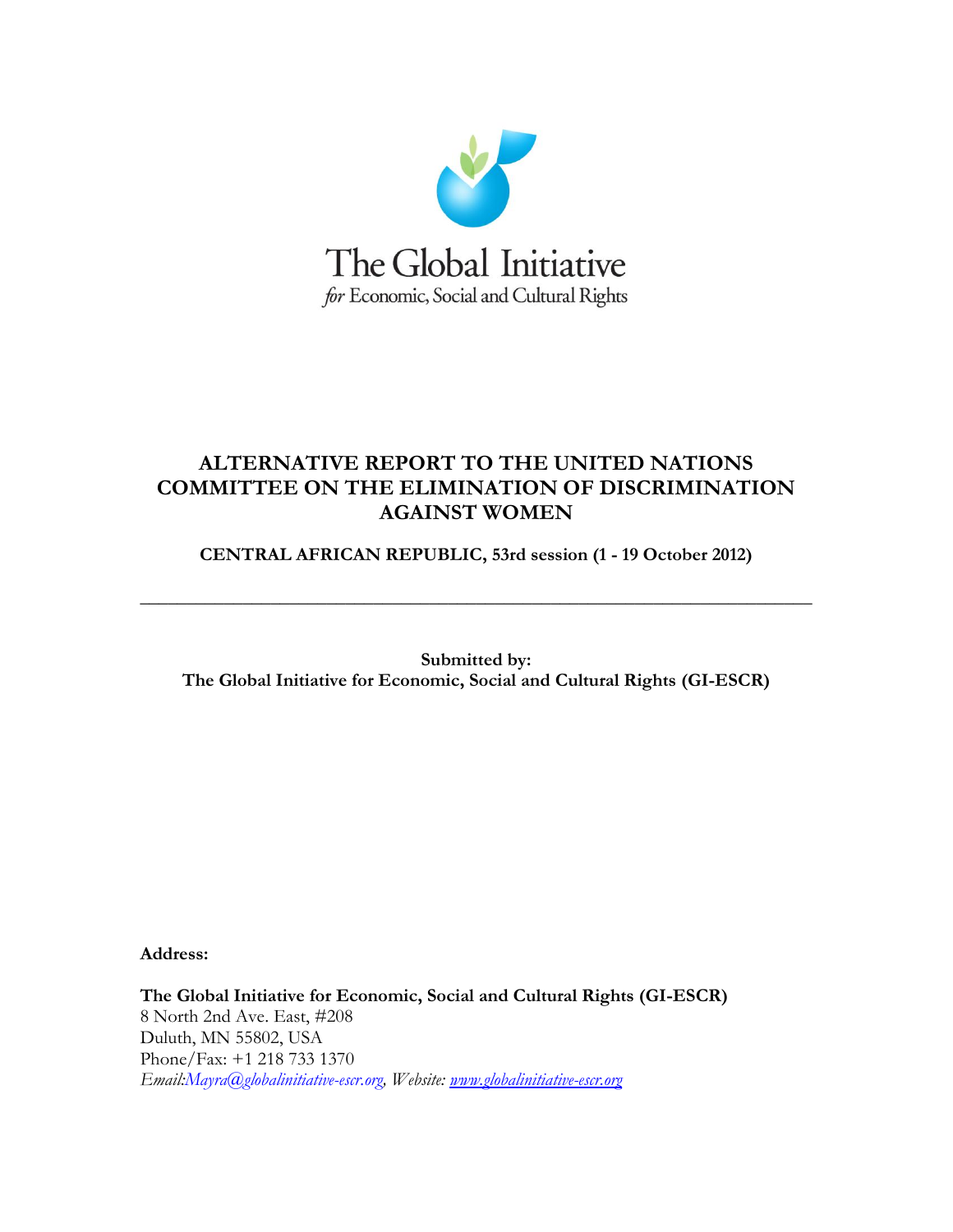### **I. Introduction**

1. The Global Initiative for Economic, Social and Cultural Rights (GI-ESCR) is an international non-governmental human rights organization which seeks to advance the realization of economic, social and cultural rights throughout the world, tackling the endemic problem of global poverty through a human rights lens. The vision of the Global Initiative for Economic, Social and Cultural Rights is of a world where economic, social and cultural rights are fully respected, protected and fulfilled and on equal footing with civil and political rights, so that all people are able to live in dignity*.*

2. The mission of the Global Initiative for Economic, Social and Cultural Rights is to strengthen the international human rights framework through creative standard setting, so that all people, and in particular marginalized individuals and groups, are able to fully enjoy their economic, social and cultural rights, and are able to do so without discrimination and on the basis of equality; provide innovative tools to policy makers, development actors and others on the practical implementation and realization of economic, social and cultural rights; enforce economic, social and cultural rights through international, regional and national mechanisms and seek remedies for violations of these rights, with a focus on creating beneficial jurisprudence aimed at transformative change; engage networks of human rights, women"s rights, environmental and development organizations and agencies to advance the sustainable enjoyment of economic, social and cultural rights at both national and international levels; and work with advocates, social movements and grassroots communities at national and local levels to more effectively claim and enforce economic, social and cultural rights, including by engaging international mechanisms for local impact.

## **II. The Importance of Promoting and Protecting Women's Rights to Land and Other Resources, and the Need for More Clarity**

3. In her 2012 report to the Human Rights Council, the UN Special Rapporteur on the right to adequate housing recognized the importance of that right to women, and importantly that "adequate housing for women goes far beyond addressing basic material needs" and that "because of the close connection that exists between the right to adequate housing and the right to equality, adequate housing for women goes to the heart of social inequality and discrimination."<sup>1</sup>

4. The Special Rapporteur also drew attention to the fact that "ensuring that women have access to and control over vital resources such as housing and land is essential to challenging and changing gender power structures and patterns of gender inequality which continue to oppress, exclude and relegate women to the margins."<sup>2</sup>

5. CEDAW has increasingly recognized the importance of the right to adequate housing and rights related to land. For instance, in its Concluding Observations on Israel in 2011, CEDAW used language from the International Covenant on Economic, Social and

 $\overline{a}$ 

Report of the Special Rapporteur on the right to adequate housing as a component of the right to an adequate standard of living, and on the right to non-discrimination in this context, Raquel Rolnik, UN Doc. A/HRC/19/53 (26 December 2011) at para. 3. *Id*.

<sup>2</sup>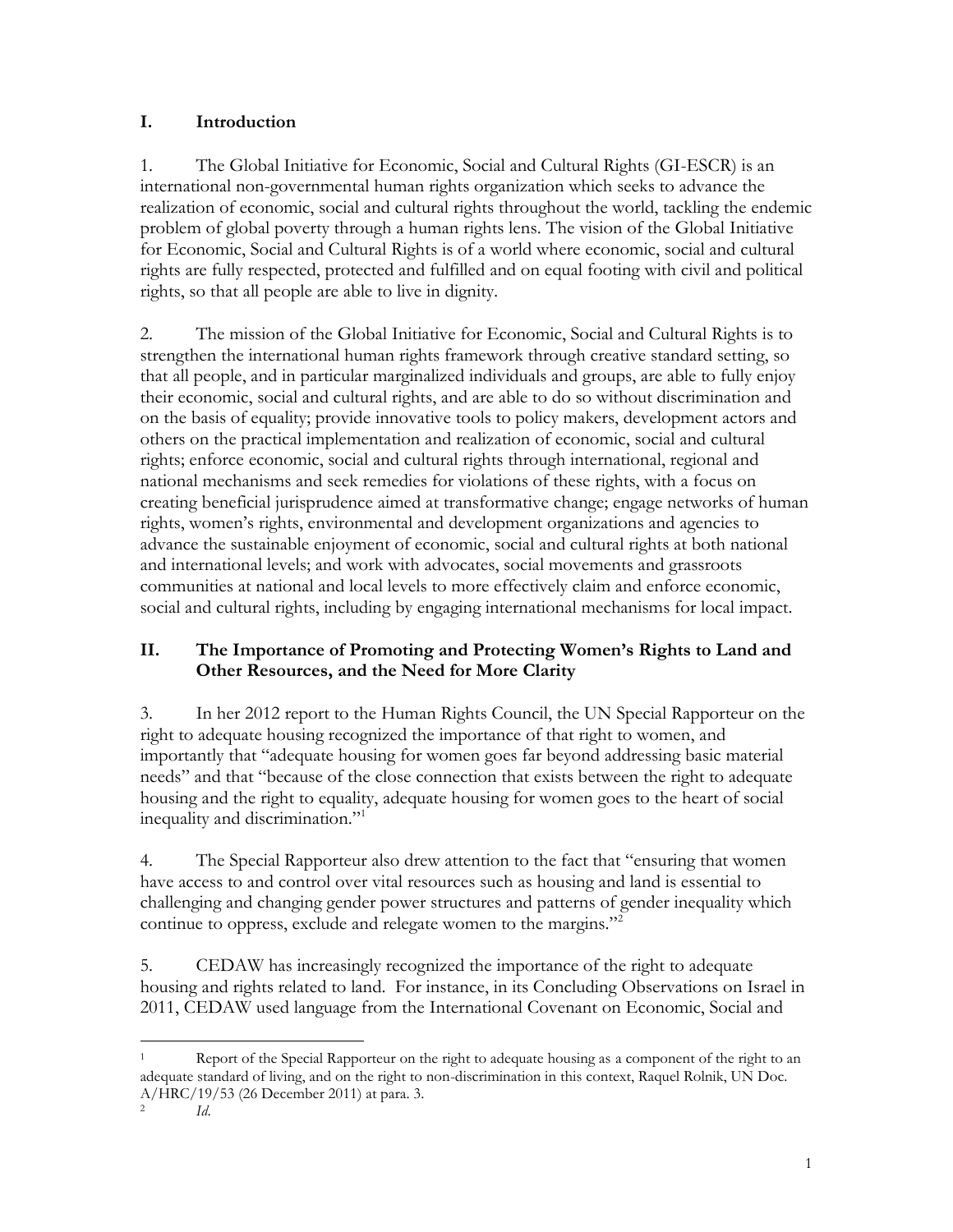Cultural Rights in explicitly addressing forced eviction and the right to adequate housing $3$ and recognized the importance of women's access to land.<sup>4</sup>

6. While the Committee on Economic, Social and Cultural Rights has provided general guidance on procedural and substantive content the right to adequate housing and the related prohibition on forced eviction, particularly in its General Comment No. 4 on the right to adequate housing and General Comment No. 7 on the prohibition on forced eviction, these General Comments do not provide clear guidance on the gender dimensions of the right to adequate housing, including what the substantive content of that right entails from women"s perspectives.

7. The UN Special Rapporteur on the right to adequate housing, fortunately, has begun to examine this issue and has provided guidance and a gender analysis to the right to adequate housing. In her 2012 Annual Report, the Special Rapporteur examined the seven elements of the right to adequate housing from women"s perspective, including the issue of access to and control over land and other resources.<sup>5</sup>

8. As for the issue of access to and control over land, the UN Commission on Human Rights has adopted several resolutions dealing not only with women and housing rights, but their right to equal ownership, access to and control over land.<sup>6</sup> This issue of access to and control over land, in particular, is beginning to garner the attention it deserves. Access to and control over land provides access to and control over vital resources necessary to ensure women"s right to an adequate standard of living and right to a livelihood, and thus highly relevant to, *inter alia*, the enjoyment of Article 14 of the Convention on the Elimination of All Forms of Discrimination against Women.

9. Additionally, the UN Special Rapporteur on the right to adequate housing has, in several reports, stressed that land, as a housing resource, is a critical element of the human right to housing, $\frac{7}{1}$  that land constitutes the main asset from which the rural poor are able to derive a livelihood,<sup>8</sup> and that access to land is also critical for building socio-economic security.<sup>9</sup> With respect to women, the Special Rapporteur has found that "in many countries, the control and ownership of land, especially in rural areas, by women is critical to their livelihoods, food security, economic independence and physical security, including of their children."<sup>10</sup>

 $\overline{a}$ 3 Committee on the Elimination of All Forms of Discrimination against Women, Concluding Observations: Israel, UN Doc. CEDAW/C/ISR/CO/5, (5 April 2011) at para. 29.

<sup>4</sup> *Id.* at para. 44.

<sup>5</sup> *See*, Report of the Special Rapporteur on the right to adequate housing, UN Doc. A/HRC/19/53 (26 December 2011).

<sup>6</sup> *See*, *e.g.*, UN Commission on Human Rights resolutions 2005/25, 2003/22, 2001/34 and 2000/13. 7 *See, e.g.*, Reports of the Special Rapporteur on the right to adequate housing, UN Docs.

E/CN.4/2001/51, E/CN.4/2002/59, E/CN.4/2005/48, E/CN.4/2005/43 and E/CN.4/2006/118.

Report of the Special Rapporteur on the right to adequate housing as a component of the right to an adequate standard of living, and on the right to non-discrimination in this context, Miloon Kothari, UN Doc. A/HRC/7/16 (13 F3ebruary 2008) at para. 67.

<sup>9</sup> *Id.* at para. 69

<sup>10</sup> *Id.* at para. 71.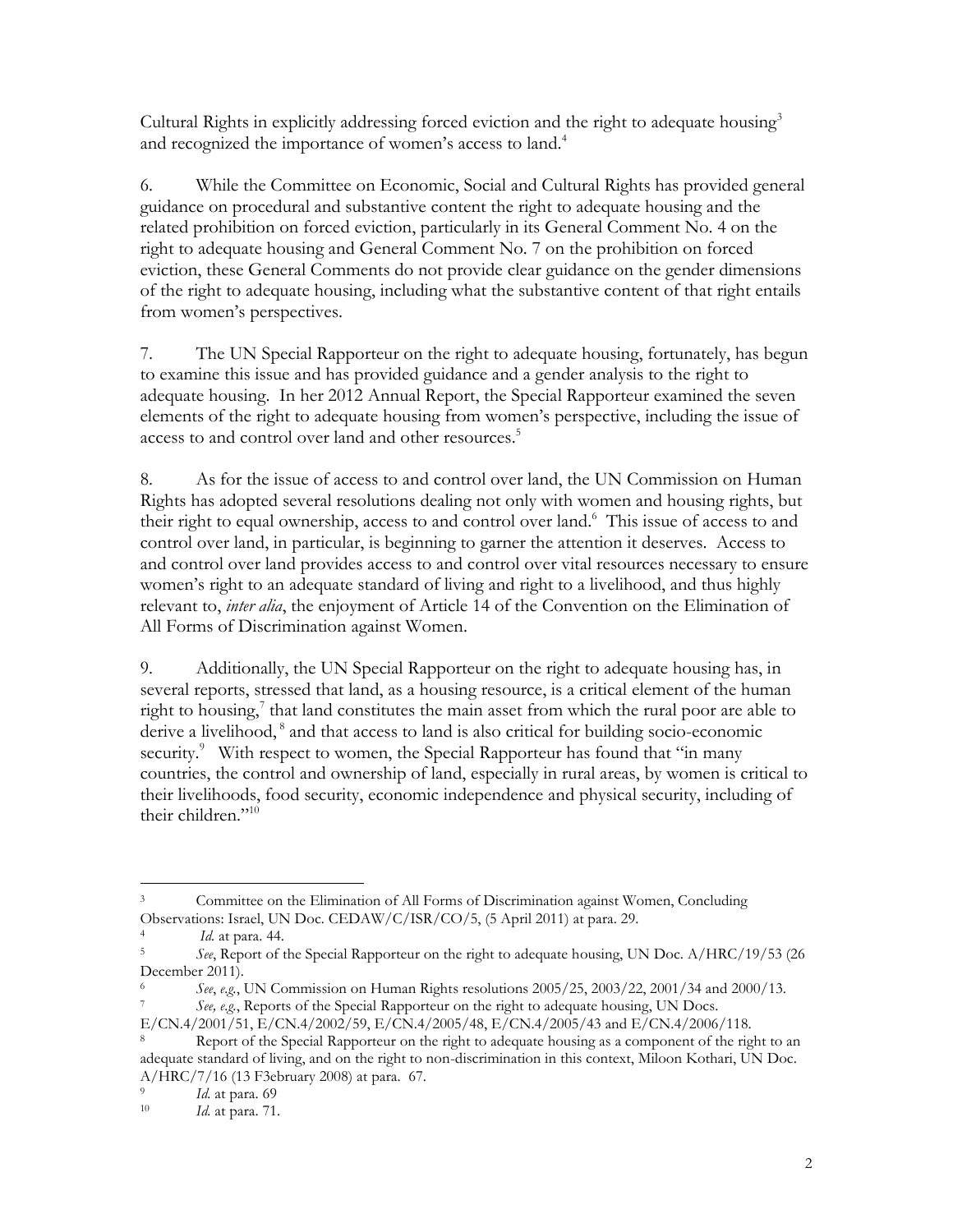10. As such, the Global Initiative for Economic, Social and Cultural Rights believes that CEDAW should increasingly provide clarity on both the gender dimensions of the right to adequate housing and on women"s access to and control over land and other resources.

# **III. ARTICLES 1, 2, 3, 5, 14 and 16 -- Women's Land and Property Rights in CAR**

11. This alternative report addresses the current situation of women in the Central African Republic (CAR) with respect to the status of their land and property rights.

12. Despite enactment of formal laws in the CAR which recognize formal equality between women and men, customary law and traditional practices continue to discriminate against women, including in matters related to land, property and inheritance. Under customary law, it is husbands who own and administer marital property, including land, and land rights are transferred from eldest male to the next eldest male. In addition, legally it is still the husband who is considered to be the "head of the family" and has the right to choose the residence for the family. Widowed, divorced and single women -- regardless of whether or not they have children -- are not considered to be heads of families, a violation of women"s equal rights under the Covenant.

13. On the "head of the family" issue, the CEDAW Committee in its Concluding Observations on Sri Lanka considered even the ostensibly "gender-neutral" application of the head of the household concept, and noted "that discriminatory practices prevent women from acquiring ownership of land since only the "head of household" is authorised to sign official documentation such as land ownership certificates and receive pieces of land from Government."<sup>11</sup> In that case, the Committee urged the Government to abolish the concept of "head of household" in all of its administrative practices and recognize joint or coownership of land, as well as to amend its national legislation to ensure joint or coownership.<sup>12</sup> 

14. Women in CAR are highly dependent upon the land for their economic survival, and are typically the ones who farm it. According to recent reports from USAID: "Eighty-six percent of the female labor force was reportedly engaged in agricultural activities (compared to 64% of the male workforce) in the 1990s, yet almost none have rights to the land they farm. Women who are single, divorced, or widowed are not considered heads of household and are not considered to be landholders, only land users. Widows, and sometimes their children, are often evicted from their property by the deceased husband"s family. In households without an adult male family member, land rights will often be held by another male relative such as an uncle or cousin instead of a woman. Polygamy is legal in CAR, and men can take up to four wives. The 28% of women who are in polygamous relationships, including 21% of girls aged 15–19, have no rights to property." <sup>13</sup>

 $\overline{a}$ 

<sup>11</sup> UN Committee on the Elimination of Discrimination against Women, "Concluding Observations on Sri Lanka,' Forty-eighth session, 17 January – 4 February 2011, UN Doc. CEDAW/C/LKA/CO/7, at paras. 38-39 (4 February 2011).

<sup>12</sup> *Id.*

<sup>13</sup> USAID COUNTRY PROFILE, PROPERTY RIGHTS AND RESOURCE GOVERNANCE: CENTRAL AFRICAN REPUBLIC, October 2010.